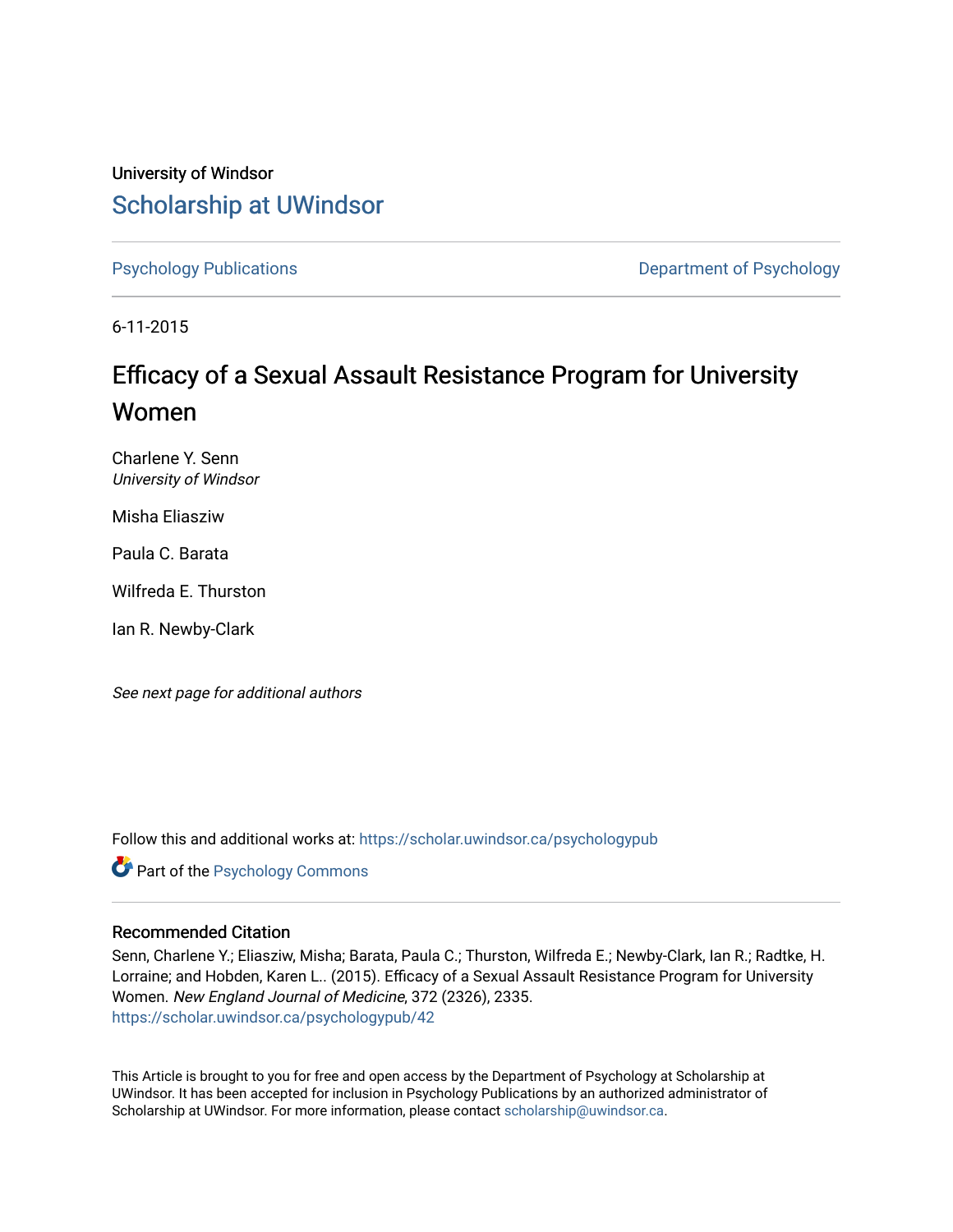## Authors

Charlene Y. Senn, Misha Eliasziw, Paula C. Barata, Wilfreda E. Thurston, Ian R. Newby-Clark, H. Lorraine Radtke, and Karen L. Hobden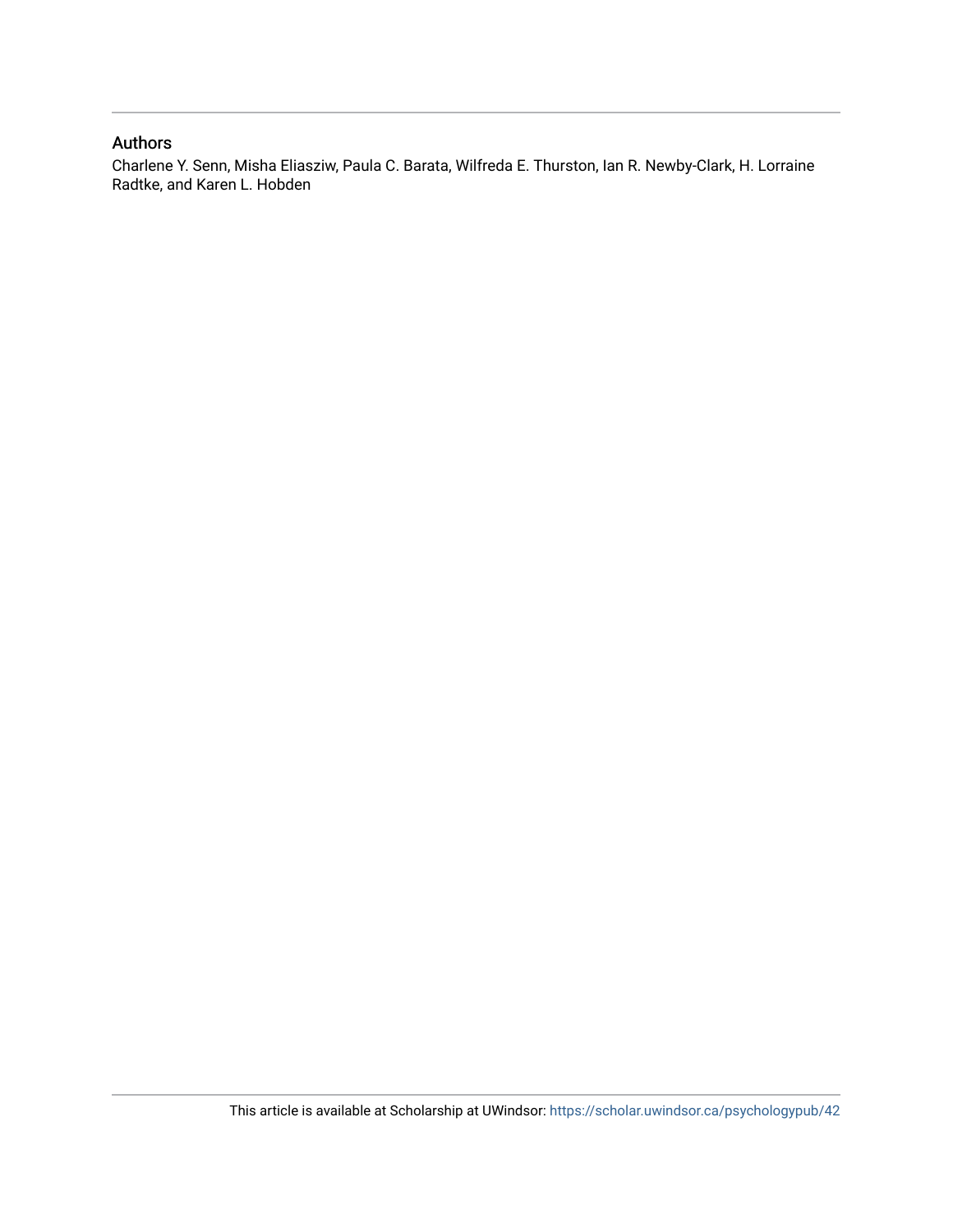#### Special Article

# Efficacy of a Sexual Assault Resistance Program for University Women

Charlene Y. Senn, Ph.D., Misha Eliasziw, Ph.D., Paula C. Barata, Ph.D., Wilfreda E. Thurston, Ph.D., Ian R. Newby-Clark, Ph.D., H. Lorraine Radtke, Ph.D., and Karen L. Hobden, Ph.D.

## ABSTRACT

#### **BACKGROUND**

From the Department of Psychology and Women's and Gender Studies Program, University of Windsor, Windsor, ON (C.Y.S., K.L.H.), the Departments of Community Health Sciences (M.E., W.E.T.), Ecosystem and Public Health (W.E.T.), and Psychology (H.L.R.), University of Calgary, Calgary, AB, and the Department of Psychology, University of Guelph, Guelph, ON (P.C.B., I.R.N.-C.) — all in Canada; and the Department of Public Health and Community Medicine, Tufts University, Boston (M.E.). Address reprint requests to Dr. Senn at the Department of Psychology, University of Windsor, 401 Sunset Ave., Windsor, ON N9B 3P4, Canada, or at csenn@uwindsor.ca.

**N Engl J Med 2015;372:2326-35. DOI: 10.1056/NEJMsa1411131** *Copyright © 2015 Massachusetts Medical Society.* Young women attending university are at substantial risk for being sexually assaulted, primarily by male acquaintances, but effective strategies to reduce this risk remain elusive.

#### **METHODS**

We randomly assigned first-year female students at three universities in Canada to the Enhanced Assess, Acknowledge, Act Sexual Assault Resistance program (resistance group) or to a session providing access to brochures on sexual assault, as was common university practice (control group). The resistance program consists of four 3-hour units in which information is provided and skills are taught and practiced, with the goal of being able to assess risk from acquaintances, overcome emotional barriers in acknowledging danger, and engage in effective verbal and physical self-defense. The primary outcome was completed rape, as measured by the Sexual Experiences Survey–Short Form Victimization, during 1 year of follow-up.

#### **RESULTS**

A total of 451 women were assigned to the resistance group and 442 women to the control group. Of the women assigned to the resistance group, 91% attended at least three of the four units. The 1-year risk of completed rape was significantly lower in the resistance group than in the control group (5.2% vs. 9.8%; relative risk reduction, 46.3% [95% confidence interval, 6.8 to 69.1];  $P=0.02$ ). The 1-year risk of attempted rape was also significantly lower in the resistance group (3.4% vs. 9.3%, P<0.001).

#### **CONCLUSIONS**

A rigorously designed and executed sexual assault resistance program was successful in decreasing the occurrence of rape, attempted rape, and other forms of victimization among first-year university women. (Funded by the Canadian Institutes of Health Research and the University of Windsor; SARE ClinicalTrials.gov number, NCT01338428.)

Downloaded from nejm.org on January 6, 2021. For personal use only. No other uses without permission.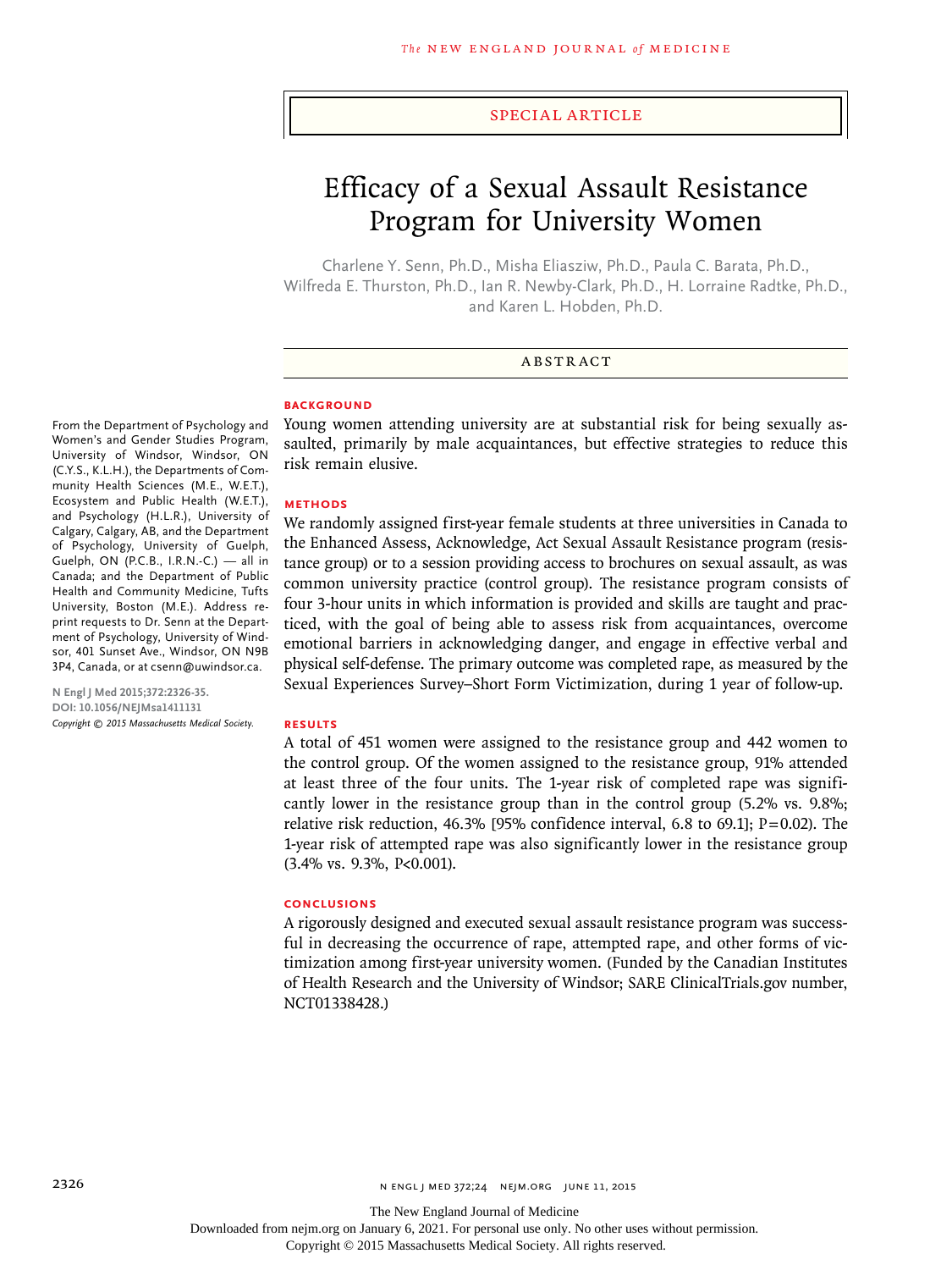VOUNG WOMEN ATTENDING UNIVERSITY<sup>1,2</sup><br>face a substantial risk of being sexually<br>assaulted. The incidence of sexual assault<br>is estimated to be between 20% and 25% over a OUNG WOMEN ATTENDING UNIVERSITY<sup>1,2</sup> face a substantial risk of being sexually assaulted. The incidence of sexual assault period of 4 years and to be highest during the first 2 years.3,4 Being sexually assaulted can result in post-traumatic stress disorder, depression, alcohol use, and decreased safer-sex practices, among other negative health outcomes.<sup>5</sup> In addition to the specific health consequences for the woman,6 the social and financial costs to society are also high.7,8

With the renewal of the Violence Against Women Act<sup>9</sup> and establishment of a White House task force $10$  in the United States and increasing public awareness of this problem in Canada, $11$ universities face heightened pressure to educate students about sexual assault. However, most campuses use programs that have never been formally evaluated or have not proved to be effective in reducing the incidence of sexual assault.<sup>12</sup> For example, the bystander approach is designed to increase men's and women's willingness to intervene when they encounter rapesupportive attitudes or behaviors, thereby changing the campus climate.13 Men are approached as allies and not as potential perpetrators. Studies generally have not assessed sexual assault rates after such training, $14$  although one intervention using the bystander approach with the addition of content designed to shift the social norms of the specific peer group (residence hall) showed a reduction in men's self-reported sexual aggression.15 Other targeted programs for men and for women that have been evaluated for sexual assault outcomes $<sup>13</sup>$  have been disappointing, includ-</sup> ing interventions designed to decrease male perpetration of sexual assault.16

Workshops designed to help women resist sexual assault or reduce their risk have had inconsistent effects. Two studies showed shortterm benefit, which in one study was limited to women who had had no previous victimization $17,18$ ; other studies showed no clear benefits at 2, 4, or 6 months, even with "booster" sessions (i.e., sessions that review or expand on content to maintain or improve effects).<sup>19-21</sup> All but one study was conducted at a single site, two used grouplevel randomization,<sup>17,19</sup> and the one with the longest follow-up had a high rate of attrition. $21$ 

The aim of the current trial was to assess whether a new, four-unit, small-group sexual assault resistance program, $22$  as compared with access to brochures on sexual assault, could reduce the 1-year incidence of completed rape among first-year female students at three universities.

*A Quick Take animation is available at NEJM.org*

ЕŃ

## METHODS

#### **Enrollment and Randomization**

The Sexual Assault Resistance Education (SARE) Trial was approved by the ethics boards at the Universities of Windsor, Guelph, and Calgary. The full study protocol and the baseline characteristics and sexual assault histories have been published previously $4,22$ ; the study protocol is also available with the full text of this article at NEJM.org. The first author assumes responsibility for the fidelity of the report to the protocol and the accuracy and completeness of the data.

In brief, this open-label, randomized, controlled trial enrolled first-year female students, 17 to 24 years of age, at one large university in western Canada and two midsized universities in central Canada, from September 2011 to February 2013. To be eligible for the trial, students had to be able to attend one of four scheduled sets of intervention sessions during the semester in which they enrolled in the study. A total of 69.4% of the participants were recruited through e-mail messages and telephone calls to first-year female students who were registered in the research participant pools of psychology departments; approximately 70% of students on campus register for psychology courses and are thereby included in these pools. Other participants were recruited through posters or flyers around campus, e-mail messages forwarded by professors, and presentations in classes and at student events. A research assistant explained the study before scheduling a participant's baseline session. At the baseline session, participants completed a computerized survey, underwent randomization, and immediately attended their first resistance session or a control session. Randomization was performed in permuted blocks of two with the use of the online tool Randomize.net, with stratification according to site. All the participants gave written informed consent.

The New England Journal of Medicine

Downloaded from nejm.org on January 6, 2021. For personal use only. No other uses without permission.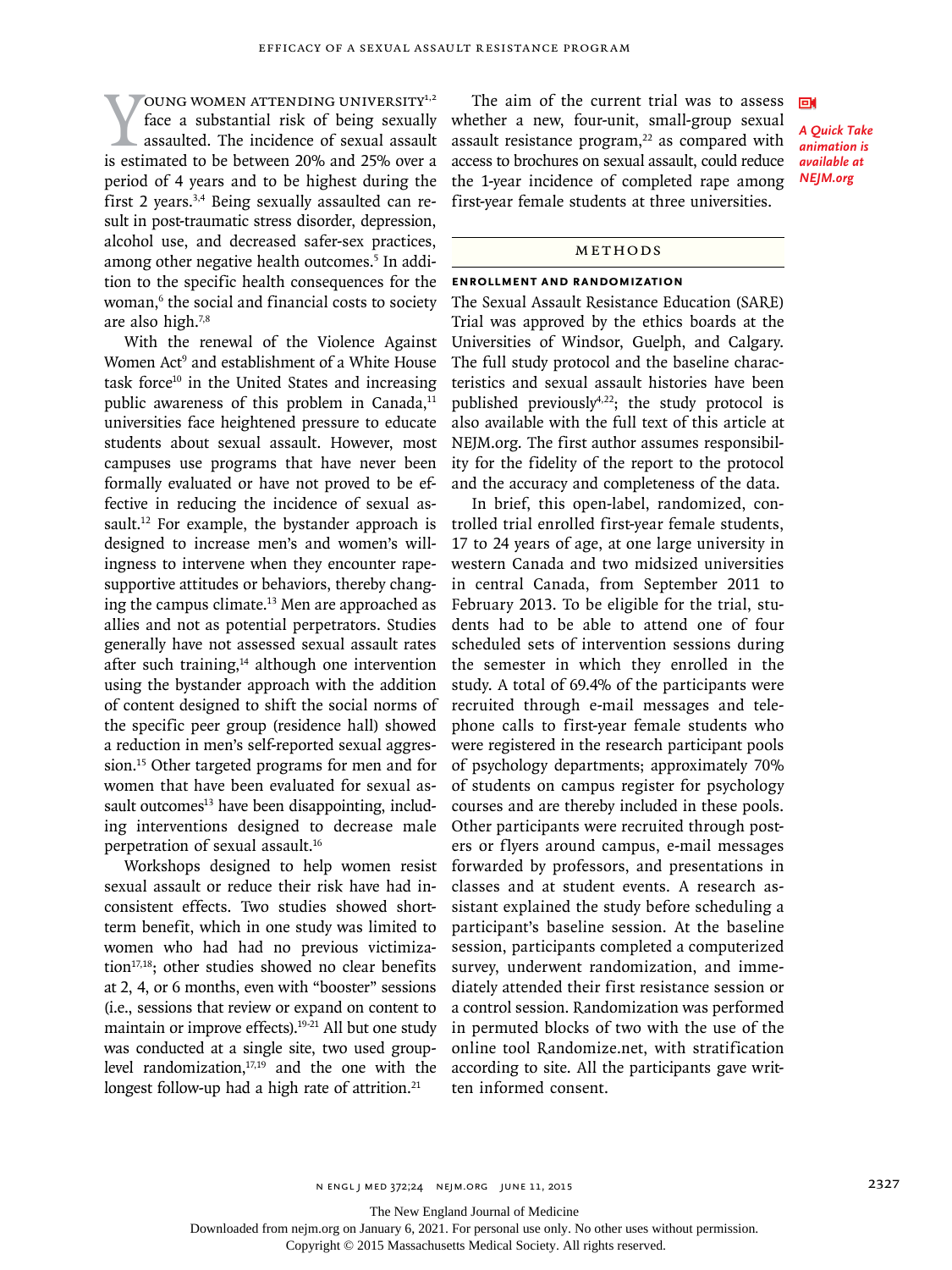## **Interventions**

The Enhanced Assess, Acknowledge, Act Sexual Assault Resistance program consisted of four 3-hour units that involved information-providing games, mini-lectures, facilitated discussion, and application and practice activities. The first author developed, revised, and pilot-tested the program between 2005 and 2011.23,24 The names (Assess, Acknowledge, and Act) and content of the first three units were based on recommendations by Rozee and Koss for a resistance program for women.<sup>25</sup> These authors drew heavily on the work of Ullman regarding successful rape self-defense strategies<sup>26</sup> and on Nurius and Norris's "cognitive ecological" model, $27$  which provided a theoretical framework for the environmental and psychological factors that affect women's responses to sexual assault. The fourth unit (Sexuality and Relationships) adapted content from the Our Whole Lives sexuality-education curricula.28,29 Participants assigned to the resistance group could choose to attend sessions for all the units in one weekend (two units each day) or for one unit per week for 4 weeks.

Unit 1 (Assess) focused on improving women's assessment of the risk of sexual assault by male acquaintances and developing problemsolving strategies to reduce perpetrator advantages. Unit 2 (Acknowledge) assisted women to more quickly acknowledge the danger in situations that have turned coercive, explore ways to overcome emotional barriers to resisting the unwanted sexual behaviors of men who were known to them, and practice resisting verbal coercion. Unit 3 (Act) offered instruction about and practice of effective options for resistance; this unit included 2 hours of self-defense training based on Wen-Do.30 The unit focused on common sexual assault situations involving acquaintances and defense against attackers who were larger than the woman. Unit 4 (Sexuality and Relationships) aimed to integrate content from the previous units into participants' sexual lives by providing sexual information, including the slang and scientific terms for a wide range of possible sexual activities beyond intercourse and health and safer-sex practices, and a context to explore their sexual attitudes, values, and desires and to develop strategies for sexual communication.

A detailed manual provided instructions for

facilitators (see the Supplementary Appendix, available at NEJM.org). Initially, a 10-day training period, which included training in self-defense, was conducted for facilitators. In year 2, because most facilitators were experienced, the training period was shortened to 1 week.

In the control sessions, brochures on sexual assault were displayed; this mimicked common university practice of having brochures available in campus clinics and counseling centers. The selection of brochures was campus-specific; however, the content was similar across sites and included general information on sexual assault and post-rape legal and medical advice (see the Supplementary Appendix). A research assistant informed participants about the brochures and invited them to take them and read them; this assistant also offered to answer questions in the group session, which was scheduled to last 15 minutes, or privately afterward.

All resistance and control sessions were audiorecorded to assess fidelity to the interventions and staff adherence to the procedures and content. One quarter of the recordings from both groups, stratified according to facilitator or research assistant and semester, were randomly selected and scored according to checklists developed from the operations manuals. The mean scores for fidelity to the intervention were 94% (range, 81 to 100) for the resistance sessions and 86% (range, 75 to 100) for the control sessions.

### **Data Collection**

All the participants completed in-person computerized surveys at baseline and 1 week after completion of the intervention (control participants were matched to the same interval but participated in only one session) and offsite Web-based surveys at 6 months and 12 months. To minimize attrition, participants in both groups were contacted by telephone, text, or e-mail at each time point, with up to seven attempts at contact made at each time point. Incentives were provided for completing the baseline and postintervention surveys (psychology-course bonus credit and entry in a \$300 lottery) and the followup surveys (\$30 gift cards). To retain participants in the resistance group during their multiple sessions, additional incentives (small gifts and tickets for two, \$25, end-of-session lotteries)

Downloaded from nejm.org on January 6, 2021. For personal use only. No other uses without permission.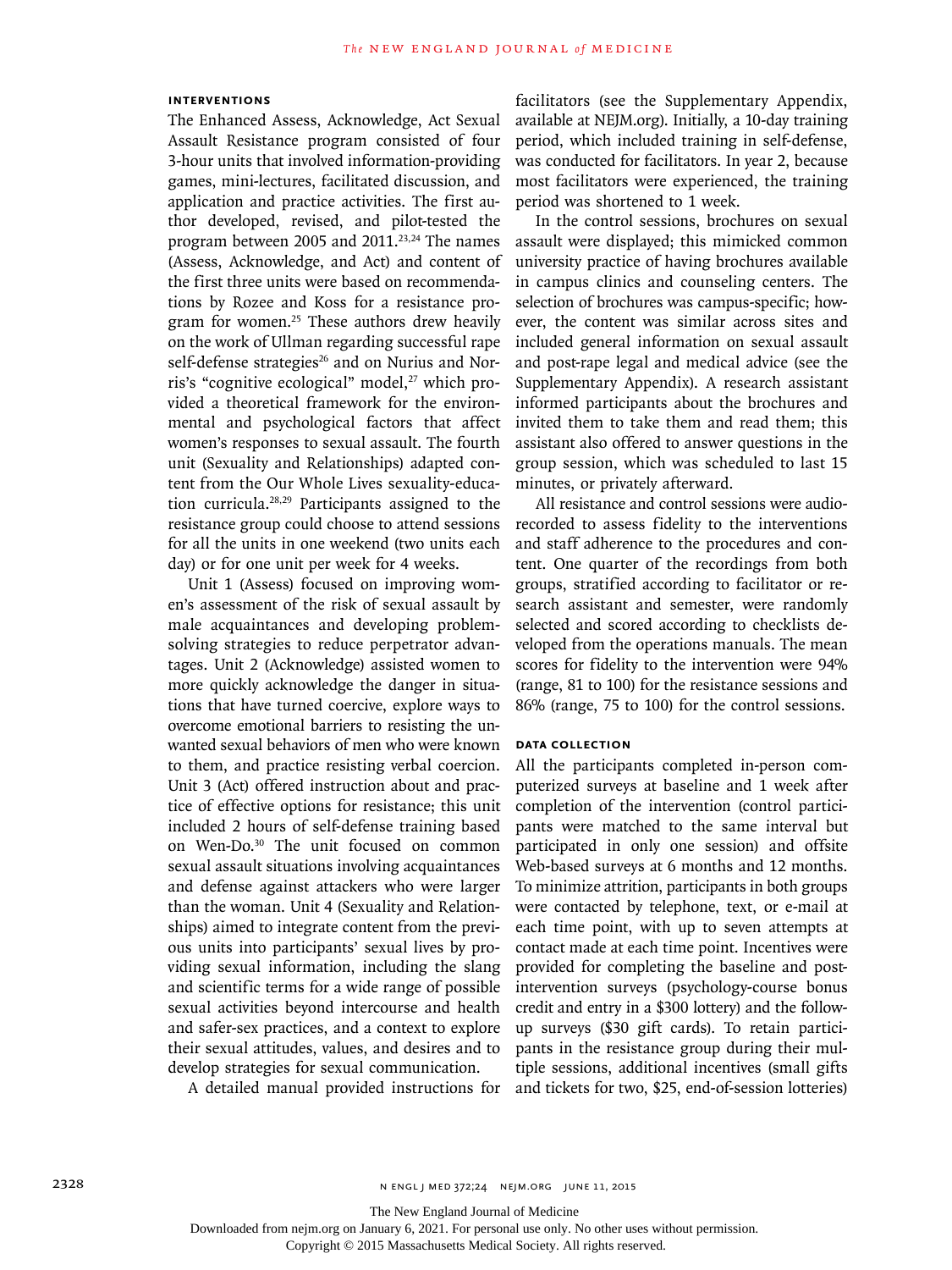were used. Women were considered to be lost to follow-up if they did not complete the survey at 12 months.

#### **Outcome Measures**

Information on sexual victimization was collected with the use of the Sexual Experiences Survey–Short Form Victimization (SES-SFV).<sup>31</sup> The SES-SFV, a revision of the original 1982 SES,<sup>32</sup> is the most widely used measure in sexual assault research and has high reliability and validity.33 Its strength is that it does not require correct labeling of sexual assault by participants but assesses how often particular experiences that legally constitute sexual assault (in Canada) and rape (in the United States) have occurred. For example, one item on the survey reads, "A man put his penis into my vagina, or inserted fingers or objects without my consent by using force, for example holding me down with his body weight, pinning my arms, or having a weapon."

All experiences reported during 12 months of follow-up were classified into one of five sexual victimization categories: completed rape, attempted rape, coercion, attempted coercion, or nonconsensual sexual contact. The primary outcome was completed rape; other outcomes were prespecified as tertiary. (Secondary outcomes were psychological variables that were expected to mediate the effects of the intervention and are not included here.) Completed rape (oral, vaginal, or anal penetration) and nonconsensual sexual contact (nonpenetrative) were defined as nonconsensual sexual acts in which the perpetrator used threats, force, or drug or alcohol incapacitation. Coercion was considered to have occurred when perpetrators used pressure or manipulation (e.g., "threatening to end the relationship" or "continually verbally pressuring me") to induce compliance in nonconsensual penetrative sexual acts. Attempted rape and attempted coercion were occasions in which the perpetrator tried to engage in the behavior but was not successful. For completed and attempted rapes, participants recorded the dates of occurrence.

Study-group cross-contamination was measured on follow-up surveys in which participants were asked whether they knew anyone in the other randomized group and, if so, what they shared with (or were told by) that person.

### **Statistical Analysis**

Outcomes were assessed in the modified intention-to-treat population, which included all eligible participants who completed one or more postrandomization survey. The primary analysis compared the incidence (first occurrence) of completed rape between the control group and the resistance group with the use of Kaplan– Meier failure curves (indicating the cumulative percentage of completed rapes among women in the respective groups) and the log-rank test. To account for the correlation among observations within group sessions, variance estimates were appropriately inflated<sup>34</sup> for within-session clustering with the use of estimates of the design effect. The benefit of the resistance program was described in terms of relative risk reductions and the number of women who would need to participate in the program to prevent one additional completed rape from occurring within 1 year after participation. Because researchers have speculated that rates of attempted rape might be increased by resistance training, $21$  the incidence of attempted rape was also assessed.

In other modified intention-to-treat analyses, the incidences of coercion, attempted coercion, and nonconsensual sexual contact were compared between the control group and the resistance group with the use of discrete-time survival analyses that used a complementary log–log regression model, $35$  in which the variance estimates for within-session clustering were also inflated.<sup>36</sup>

Two prespecified subgroup analyses were performed to assess whether the resistance program had a similar effect regardless of prior rape victimization and program timing (i.e., weekend vs. weekday sessions); tests for interaction were performed with the use of a Cox proportionalhazards regression model. All P values were two-tailed, and P values of less than 0.05 were considered to indicate statistical significance. All statistical analyses were performed with the use of SAS software, version 9.3 (SAS Institute).

#### Results

## **Participants**

Of the 916 women who underwent randomization, 17 were found on postrandomization review not to have met eligibility criteria, and 6 did

The New England Journal of Medicine

Downloaded from nejm.org on January 6, 2021. For personal use only. No other uses without permission.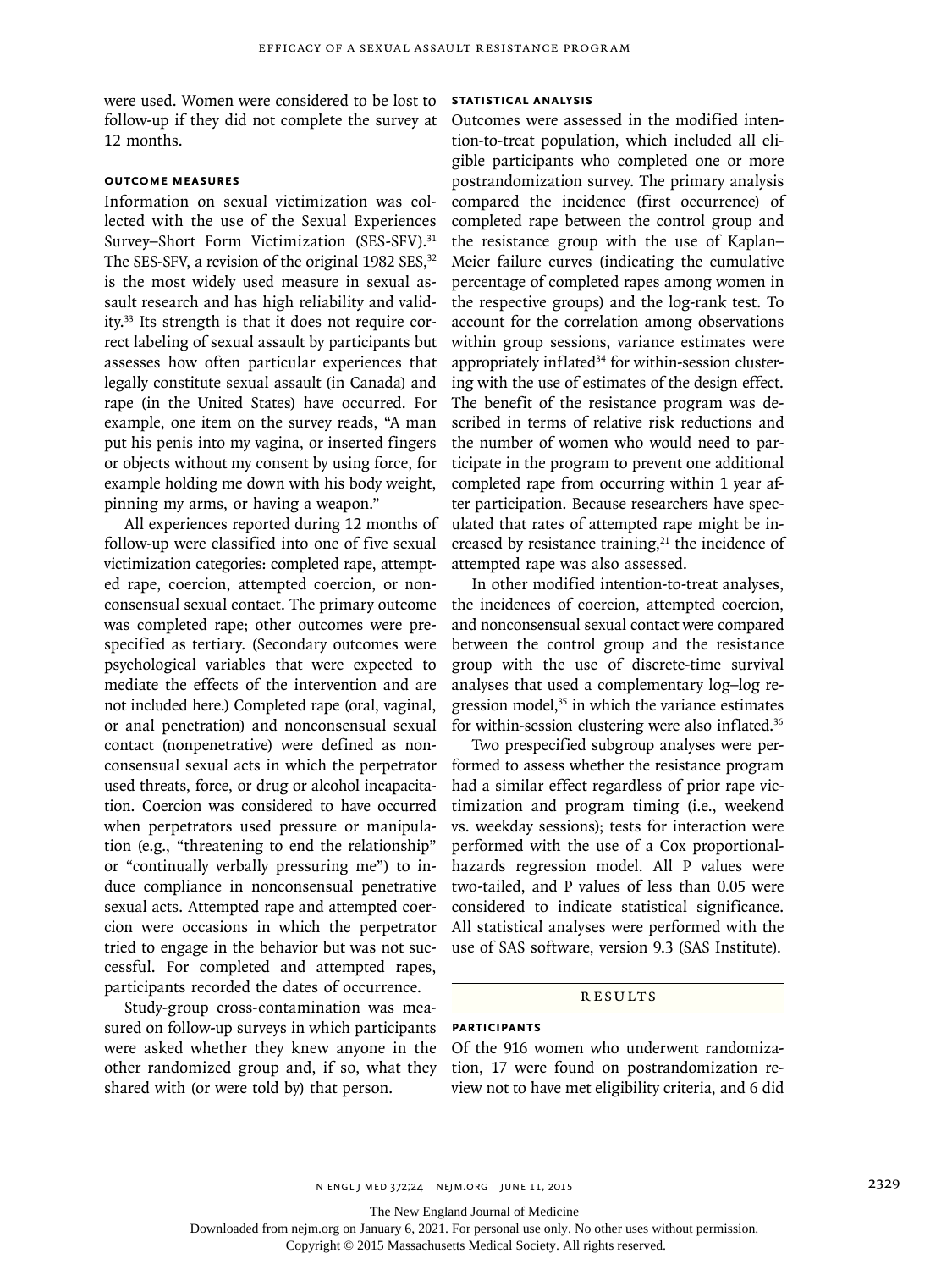

not complete any postrandomization follow-up surveys. Therefore, 893 women were included in the analyses (Fig. 1). A total of 442 women were assigned to the control group and attended 1 of the 45 control sessions that were held during the course of the study (mean number of women per session, 9.8; range, 3 to 21). A total of 451 women were assigned to the resistance group and attended 1 of the 48 four-unit resistance sessions that were held during the course of the study (mean number of women per session, 9.4; range, 3 to 23). The design effect for the completed-rape outcome was estimated to be 1.25, calculated according to an overall mean of 9.6 women per session and a corresponding withinsession correlation of 0.029 among observations.

The two groups were well-balanced with respect to baseline characteristics (Table 1).

Adherence in the resistance group was high (91%), with 95% and 88% of the participants attending three or more units during weekend and weekday sessions, respectively. The mean followup was 11.6 months in both groups; 5.0% of the participants were lost to follow-up in the control group and 4.7% were lost to follow-up or withdrew from the study in the resistance group. There were no crossovers between groups, and cross-contamination was low: 14.5% of the participants in the control group and 10.4% of the participants in the resistance group shared facts or skills learned in their group with participants in the other group.

The New England Journal of Medicine

Downloaded from nejm.org on January 6, 2021. For personal use only. No other uses without permission.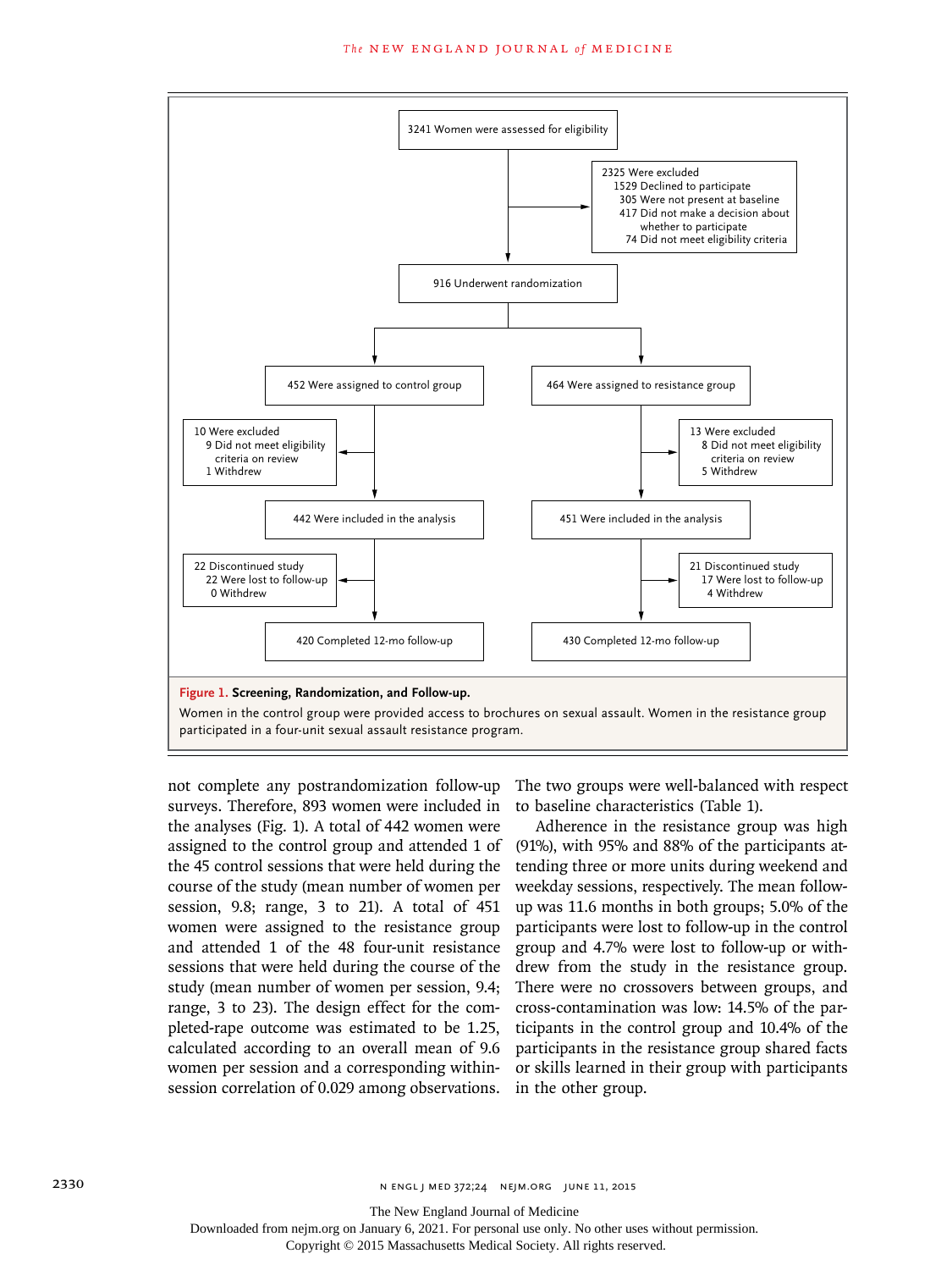| Table 1. Baseline Characteristics of the Participants.*   |                                     |                                        |  |  |  |  |  |
|-----------------------------------------------------------|-------------------------------------|----------------------------------------|--|--|--|--|--|
| Characteristic                                            | <b>Control Group</b><br>$(N = 442)$ | <b>Resistance Group</b><br>$(N = 451)$ |  |  |  |  |  |
| $Age - yr$                                                | $18.5 + 1.2$                        | $18.5 + 1.2$                           |  |  |  |  |  |
| White race or European descent - no. (%) $\uparrow$       | 326 (73.8)                          | 325 (72.1)                             |  |  |  |  |  |
| Heterosexual identity — no. $(\%)$                        | 405 (91.6)                          | 414 (91.8)                             |  |  |  |  |  |
| Living in a university residence - no. (%)                | 240 (54.3)                          | 243 (53.9)                             |  |  |  |  |  |
| Sexually active - no. (%)                                 | 271(61.3)                           | 281(62.3)                              |  |  |  |  |  |
| Currently involved in a romantic relationship - no. (%)   | 195(44.1)                           | 205 (45.5)                             |  |  |  |  |  |
| Currently involved in a sexual relationship - no. $(\%)$  | 202(45.7)                           | 202 (44.8)                             |  |  |  |  |  |
| Previous sexual assault education - no. (%)               | 19(4.3)                             | 17(3.8)                                |  |  |  |  |  |
| Previous self-defense training - no. (%)                  | 143 (32.4)                          | 153 (33.9)                             |  |  |  |  |  |
| Sexual victimization since 14 yr of age - no. (%) :       |                                     |                                        |  |  |  |  |  |
| Completed rape                                            | 105(23.8)                           | 103(22.8)                              |  |  |  |  |  |
| Attempted rape                                            | 130 (29.4)                          | 115 (25.5)                             |  |  |  |  |  |
| Coercion                                                  | 101(22.9)                           | 97(21.5)                               |  |  |  |  |  |
| Attempted coercion                                        | 147 (33.3)                          | 125(27.7)                              |  |  |  |  |  |
| Nonconsensual sexual contact                              | 240 (54.3)                          | 210(46.6)                              |  |  |  |  |  |
| Recruited through psychology-research systems $-$ no. (%) | 312 (69.2)                          | 308 (69.7)                             |  |  |  |  |  |
| Recruited in fall semester - no. (%)                      | 259 (58.6)                          | 257 (57.0)                             |  |  |  |  |  |
| Attended weekend sessions - no. (%)                       | 151 (34.2)                          | 165 (36.6)                             |  |  |  |  |  |

\* Plus–minus values are means ±SD. The only significant difference between groups was for nonconsensual sexual contact (P=0.02).

† Race or ethnic group was self-reported.

‡ Completed rape (oral, vaginal, or anal penetration) and nonconsensual sexual contact (nonpenetrative) were defined as nonconsensual sexual acts in which the perpetrator used threats, force, or drug or alcohol incapacitation. Coercion was considered to have occurred when perpetrators used pressure or manipulation (e.g., "threatening to end the relationship" or "continually verbally pressuring me") to induce compliance in nonconsensual penetrative sexual acts. Attempted rape and attempted coercion were occasions in which the perpetrator tried to engage in the behavior but was not successful.

## **Outcomes**

The 1-year risk of completed rape was significantly lower in the resistance group than in the control group (5.2% vs. 9.8%; relative risk reduction, 46.3%; 95% confidence interval [CI], 6.8 to 69.1;  $P=0.02$ ), indicating that only 22 women would need to take the program in order to prevent one additional rape from occurring within 1 year after participation (Table 2). The benefit of the resistance program occurred early, and its efficacy was sustained throughout the 1-year follow-up period (Fig. 2A). The program also reduced the incidence of attempted rape (3.4% in the resistance group vs. 9.3% in the control group; relative risk reduction, 63.2%; P<0.001)

sual sexual contact and attempted coercion were lower in the resistance group than in the control group, but there was no significant reduction in coercion in the resistance group (Table 2).

## **Subgroup Analyses**

(Table 2 and Fig. 2B). Incidences of nonconsen-nificantly according to prior history of rape The 1-year risk of completed rape in the control group was nearly four times as high among previously victimized women as among women with no history of victimization (22.8% vs. 5.8%) (Table 3). Despite the elevated risk among previously victimized women, the resistance group had a lower 1-year risk of completed rape than the control group (relative risk reduction, 25.1%). The effect of the intervention did not vary sig-

The New England Journal of Medicine

Downloaded from nejm.org on January 6, 2021. For personal use only. No other uses without permission.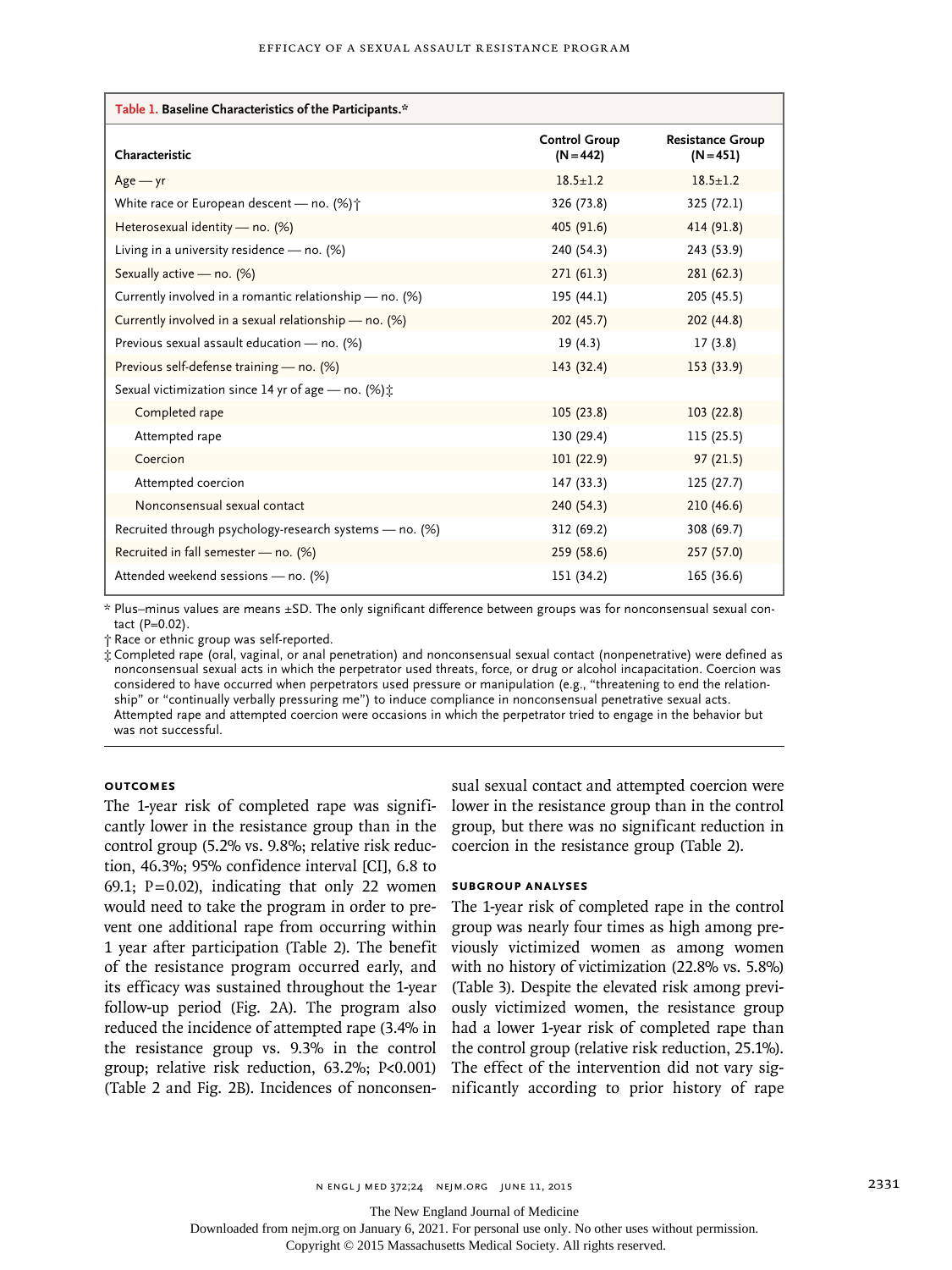| Table 2. One-Year Risks of Outcomes According to Study Group and Absolute and Relative Risk Reductions.* |                                 |                                    |                                   |                                          |         |                                        |  |  |
|----------------------------------------------------------------------------------------------------------|---------------------------------|------------------------------------|-----------------------------------|------------------------------------------|---------|----------------------------------------|--|--|
| Outcome                                                                                                  | Control<br>Group<br>$(N = 442)$ | Resistance<br>Group<br>$(N = 451)$ | <b>Absolute Risk</b><br>Reduction | <b>Relative Risk</b><br><b>Reduction</b> | P Value | <b>Number</b><br>Needed to<br>Educater |  |  |
|                                                                                                          |                                 | по. (%)                            | percentage points<br>(95% CI)     | % (95% CI)                               |         |                                        |  |  |
| Completed rape                                                                                           | 42(9.8)                         | 23(5.2)                            | 4.6<br>$(0.6 \text{ to } 8.4)$    | 46.3<br>$(6.8 \text{ to } 69.1)$         | 0.02    | 22                                     |  |  |
| Attempted rape                                                                                           | 40 (9.3)                        | 15(3.4)                            | 5.9<br>$(2.5 \text{ to } 9.2)$    | 63.2<br>$(33.2 \text{ to } 79.7)$        | < 0.001 | 17                                     |  |  |
| Any rape                                                                                                 | 67(15.5)                        | 34(7.7)                            | 7.8<br>$(3.2 \text{ to } 12.4)$   | 50.4<br>(24.1 to 67.6)                   | < 0.001 | 13                                     |  |  |
| Coercion                                                                                                 | 62 (13.9)                       | 48 (10.5)                          | 3.4<br>$(-1.1 \text{ to } 7.8)$   | 24.1<br>$(-10.6 \text{ to } 48.0)$       | 0.15    | 29                                     |  |  |
| Attempted<br>coercion                                                                                    | 103(22.6)                       | 67(14.5)                           | 8.1<br>$(2.6 \text{ to } 13.5)$   | 35.8<br>$(15.6 \text{ to } 51.1)$        | 0.001   | 12                                     |  |  |
| Nonconsensual<br>sexual contact                                                                          | 184 (39.1)                      | 121 (25.8)                         | 13.3<br>$(5.2 \text{ to } 21.4)$  | 34.1<br>$(15.2 \text{ to } 48.8)$        | 0.001   | 8                                      |  |  |

\* Risk estimates, absolute risk reductions, and relative risk reductions were calculated from Kaplan–Meier failure curves (completed rape, attempted rape, and any rape) and from complementary log–log regression models (coercion, attempted coercion, and nonconsensual sexual contact), with variance inflation for within-session clustering. The analyses counted the first of each type of outcome during the 1-year follow-up period; therefore, women could have multiple outcomes during a single encounter or different encounters.

† The number needed to educate was the number of women who would need to participate in the resistance program to prevent one additional instance of the outcome from occurring within 1 year after participation. It was calculated as 1 ÷ absolute risk reduction expressed as a decimal.

 $(P=0.13$  for interaction) or according to whether programs were on weekends or weekdays  $(P=0.32)$ for interaction) (Table 3).

## Discussion

In this randomized, controlled trial, the risk of completed rape (the primary outcome) was significantly lower over a period of 1 year among first-year university women who participated in a sexual assault resistance program than among those who were provided access to brochures on sexual assault. These results contrast with previous reports of the limited effectiveness of other interventions for women.17-21 An early version of one program reduced the risk of completed rape after 9 weeks of follow-up only among women with no history of victimization.<sup>17</sup> In three of four subsequent studies assessing modified programs, there was no significant reduction in the risk of completed rape; in the fourth, the risk of completed rape was reduced but not beyond 2 months after the intervention.<sup>18-21</sup> The primary differences between the previous interventions

and our resistance program are that ours had more hours of programming, a greater number of interactive and practice exercises, less focus on "assertive communication" and more on escalation of resistance in response to a perpetrator's perseverance, and the addition of positive sexuality content (Unit 4).<sup>22</sup> Further research is warranted to identify the elements that are critical for efficacy so that a shorter version of the resistance program can be developed that will encourage wider implementation.

In addition to a reduction in the risk of completed rape, the 1-year risks of attempted rape, attempted coercion, and nonconsensual sexual contact were also significantly lower in the resistance group than in the control group. Data on the benefit of a sexual assault resistance program with respect to this broader range of sexual violence are scarce, and rarely have sexual contact, coercion, and attempted rape been analyzed as separate categories in the analysis. Because women cannot control men's perpetration behavior, the reductions in the risks of attempted rape and coercion and unwanted sexual con-

The New England Journal of Medicine

Downloaded from nejm.org on January 6, 2021. For personal use only. No other uses without permission.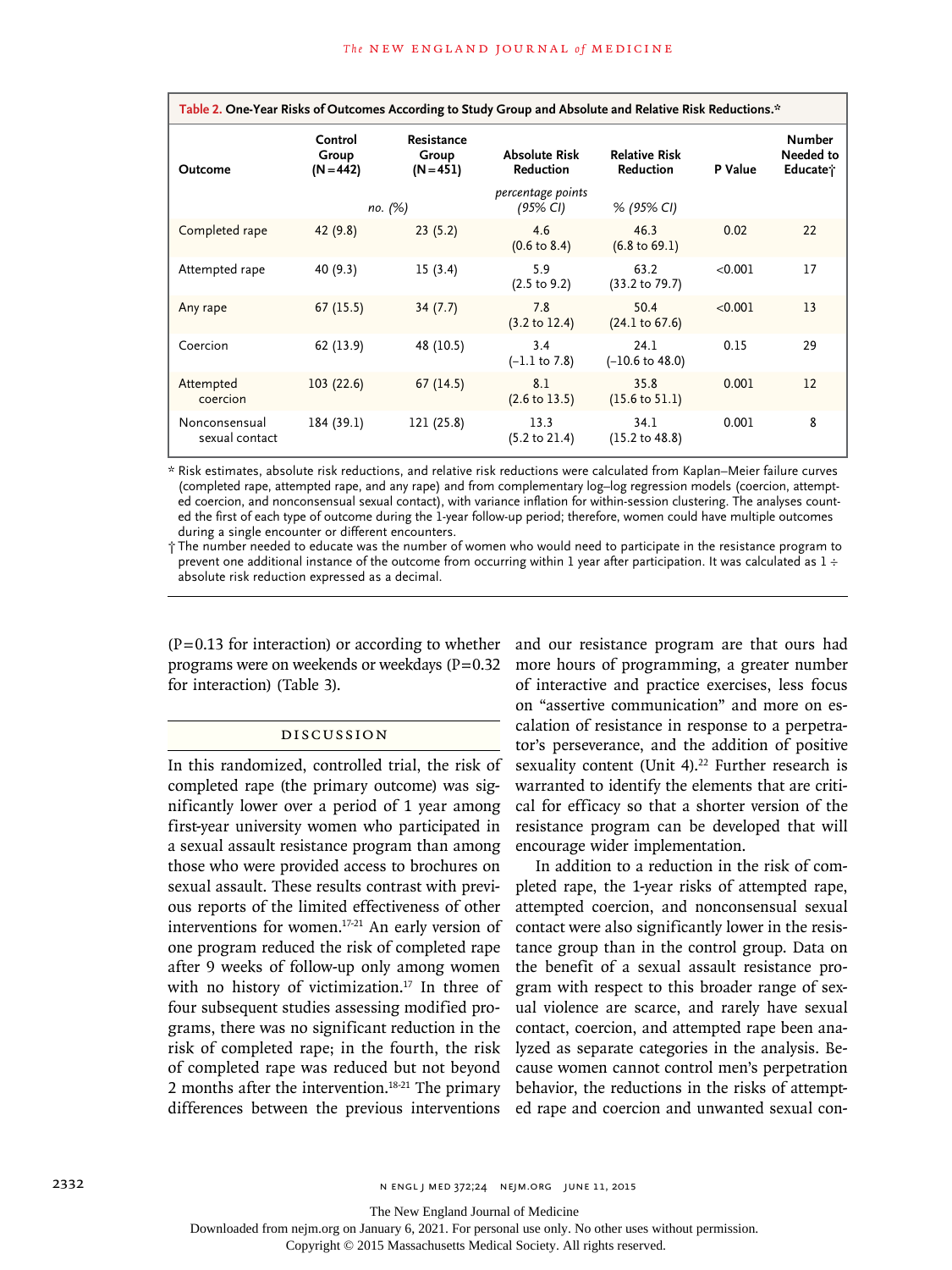tact suggest that the resistance program may have increased women's ability to detect and interrupt men's behavior at an early stage.

In contrast to the four other outcomes evaluated, the risk of sexual coercion was not significantly reduced in the resistance group. We did not collect information on the context in which attempted and completed coercion took place. Most attempted and completed rapes are committed by men who are in female students' social environment (acquaintances and classmates), $<sup>1</sup>$ </sup> whereas sexual coercion occurs more frequently in longer-term sexual relationships.<sup>37</sup> It is possible that the discrepant results are explained in part by differences in the relationships in question. The resistance program focused on male acquaintances and new or early intimate relationships, to reflect the limited relationship history of first-year students. Despite this, the risk of sexual coercion was high among this cohort, which suggests that adding more education related to resisting coercion in relationships may be valuable.<sup>38</sup>

Few health-behavior prevention programs show a clear and sustained effect, and when they do, booster sessions are usually required.39 In the current trial, efficacy was shown and sustained to 1 year without booster sessions. This is important, because the risk of sexual assault is highest in the early years of university. Follow-up of trial participants is continuing to evaluate whether the benefit persists beyond 1 year.

Our trial had a few limitations. First, the resistance program is designed for women; effective interventions focusing on men's behavior are also needed. Second, by necessity, the design was open-label and the outcomes self-reported, and both of these design elements can introduce bias. Differential reporting between the groups is possible. Women in the resistance group might have underreported sexual assaults (perhaps believing that they should have been able to resist them); however, it is also possible that reporting of outcomes would be increased in women sensitized to sexual assault by the resistance training. Third, the rate of prior victimization among women who were enrolled in the study was higher than the rates generally reported in studies involving a random sample of participants.4 This was anticipated and was minimized by recruiting through psychology courses



**Figure 2. Kaplan–Meier Failure Curves for Completed Rape and Attempted Rape.** The curves show the cumulative percentage of completed rapes (Panel A) and attempted rapes (Panel B) among women in the control group and those in the resistance group during 1 year of follow-up. The insets show the same data on an enlarged y axis. P values calculated with the adjusted log-rank test accounted for the correlation among observations within group sessions

that offered rewards for participation. Reductions in risk were observed among women with prior victimization and among those without prior victimization. Finally, because universities may not have the resources needed to provide incentives and multiple reminders that were used to encourage participation and maximize

The New England Journal of Medicine

Downloaded from nejm.org on January 6, 2021. For personal use only. No other uses without permission.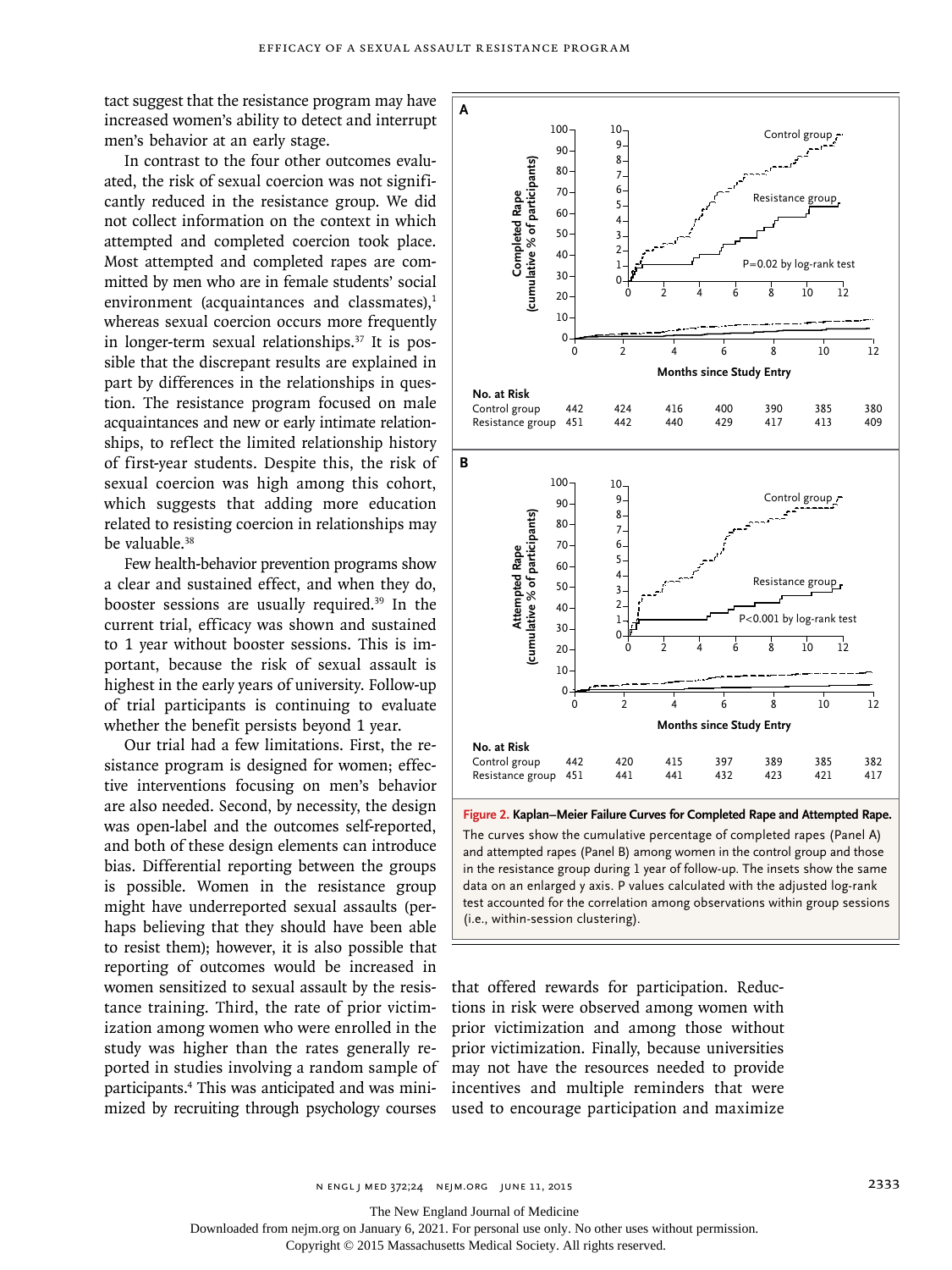| Table 3. Subgroup Analyses of the 1-Year Risk of Completed Rape, According to Study Group.* |                      |                         |                                          |                                    |                                        |                             |  |  |
|---------------------------------------------------------------------------------------------|----------------------|-------------------------|------------------------------------------|------------------------------------|----------------------------------------|-----------------------------|--|--|
| Subgroup                                                                                    | <b>Control Group</b> | <b>Resistance Group</b> | <b>Absolute Risk</b><br><b>Reduction</b> | <b>Relative Risk</b><br>Reduction  | <b>Number</b><br>Needed to<br>Educate* | P Value for<br>Interaction; |  |  |
|                                                                                             |                      | no./total no. $(%)$     | percentage points<br>(95% CI)            | % (95% CI)                         |                                        |                             |  |  |
| History of completed rape since<br>14 yr of age                                             |                      |                         |                                          |                                    |                                        | 0.13                        |  |  |
| No                                                                                          | 19/337 (5.8)         | 6/348(1.8)              | 4.0<br>$(0.9 \text{ to } 7.1)$           | 69.4<br>$(18.0 \text{ to } 88.6)$  | 25                                     |                             |  |  |
| Yes                                                                                         | 23/105(22.8)         | $17/103$ (17.1)         | 5.7<br>$(-5.9 \text{ to } 17.3)$         | 25.1<br>$(-35.3 \text{ to } 58.5)$ | 18                                     |                             |  |  |
| Program timing                                                                              |                      |                         |                                          |                                    |                                        | 0.32                        |  |  |
| Weekend sessions                                                                            | 14/151(9.6)          | 5/165(3.1)              | 6.5<br>$(0.5 \text{ to } 12.5)$          | 67.7<br>$(3.7 \text{ to } 89.2)$   | 15                                     |                             |  |  |
| Weekday sessions                                                                            | 28/291 (9.8)         | 18/286 (6.5)            | 3.3<br>$(-1.8 \text{ to } 8.5)$          | 34.0<br>$(-26.5 \text{ to } 65.6)$ | 30                                     |                             |  |  |

\* Risk estimates, absolute risk reductions, and relative risk reductions were calculated from Kaplan–Meier failure curves, with variance inflation for within-session clustering.

† The number needed to educate was the number of women who would need to participate in the resistance program to prevent one additional completed rape from occurring within 1 year after participation. It was calculated as 1 ÷ absolute risk reduction expressed as a decimal.

‡ P values for interaction were calculated from a Cox proportional-hazards regression model, with variance inflation for within-session clustering.

program attendance, it is unclear whether similar adherence rates can be achieved in other settings.

In conclusion, this trial showed that a rigorously designed and executed sexual assault resistance program was successful in substantially reducing the occurrence of sexual assaults among first-year female university students, including

those at higher risk because of previous rape victimization.

Supported by an Operating Grant (FRN #110976) from the Canadian Institutes of Health Research and by the University of Windsor.

Disclosure forms provided by the authors are available with the full text of this article at NEJM.org.

We thank our research assistants, program facilitators, and the rest of the Sexual Assault Resistance Education (SARE) Trial team for their help with this project.

#### **References**

**1.** Fisher B, Cullen F, Turner M. The sexual victimization of college women: findings from two national-level studies. Washington, DC: National Institute of Justice and Bureau of Justice Statistics, 2000 (https://www.ncjrs.gov/pdffiles1/nij/ 182369.pdf)

**2.** DeKeseredy WS, Kelly K. The incidence and prevalence of women abuse in Canadian university and college dating relationships. Can J Sociol 1993;18:137-59.

**3.** Kimble M, Neacsiu AD, Flack WFJ Jr, Horner J. Risk of unwanted sex for college women: evidence for a red zone. J Am Coll Health 2008;57:331-8.

**4.** Senn CY, Eliasziw M, Barata PC, et al. Sexual violence in the lives of first-year university women in Canada: no improvements in the 21st century. BMC Womens Health 2014;14:135.

**5.** Brener ND, McMahon PM, Warren CW, Douglas KA. Forced sexual intercourse and associated health risk behaviors among female college students in the United States. J Consult Clin Psychol 1999;67:252-9.

**6.** Koss MP, Heise L, Russo NF. The global health burden of rape. Psychol Women Q 1994;18:509-37.

**7.** McInturff K. The gap in the gender gap: violence against women in Canada. Ottawa: Canadian Centre for Policy Alternatives, 2013 (https://www.policyalternatives .ca/publications/reports/gap-gender-gap).

**8.** The White House Council on Women and Girls. Rape and sexual assault: a renewed call to action. Washington, DC: Office of the Vice President, 2014 (https:// www.whitehouse.gov/sites/default/files/ docs/sexual\_assault\_report\_1-21-14.pdf). **9.** Violence Against Women Reauthori-

zation Act of 2013. [S. 47] 42 USC 13701. **10.** White House Task Force to Protect Students from Sexual Assault. Not alone:

together against sexual assault. 2014 (https://www.notalone.gov).

**11.** Ontario Women's Directorate. Developing a response to sexual violence: a resource guide for Ontario's colleges and universities. Toronto: Ministry of Training, Colleges and Universities, 2013.

**12.** Morrison S, Hardison J, Mathew A, O'Neil J. An evidence-based review of sexual assault preventive intervention programs: technical report. Report No. 207262. Washington, DC: United States Department of Justice, 2004.

**13.** Lonsway KA, Banyard VL, Berkowitz AD, et al. Rape prevention and risk reduction: review of the research literature for practitioners. Harrisburg, PA: VAWnet, January 2009 (http://www.vawnet.org/assoc\_ files\_vawnet/ar\_rapeprevention.pdf).

**14.** Banyard VL, Plante EG, Moynihan MM. Sexual violence prevention through bystander education: an experimental evalua-

The New England Journal of Medicine

Downloaded from nejm.org on January 6, 2021. For personal use only. No other uses without permission.